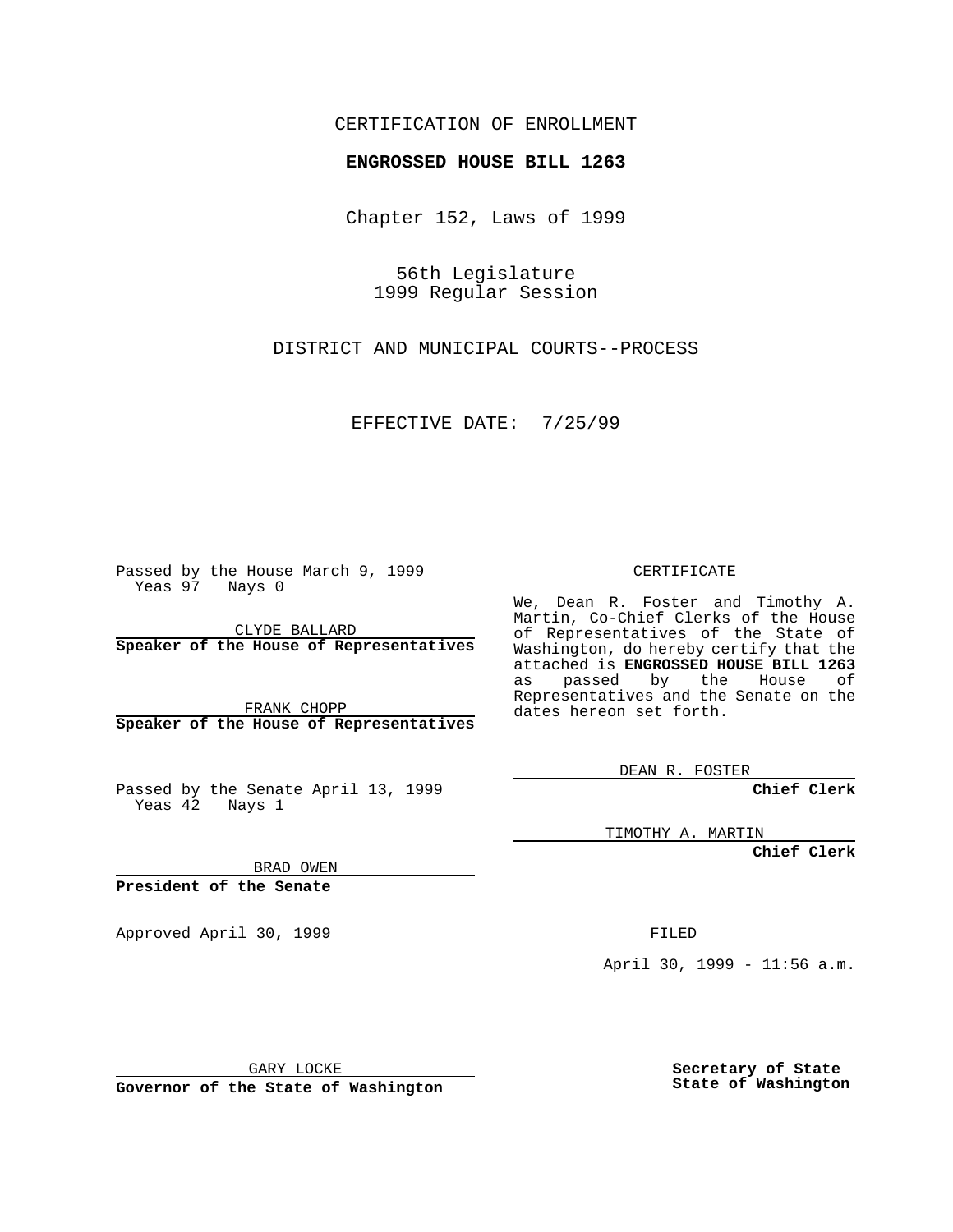## **ENGROSSED HOUSE BILL 1263** \_\_\_\_\_\_\_\_\_\_\_\_\_\_\_\_\_\_\_\_\_\_\_\_\_\_\_\_\_\_\_\_\_\_\_\_\_\_\_\_\_\_\_\_\_\_\_

\_\_\_\_\_\_\_\_\_\_\_\_\_\_\_\_\_\_\_\_\_\_\_\_\_\_\_\_\_\_\_\_\_\_\_\_\_\_\_\_\_\_\_\_\_\_\_

Passed Legislature - 1999 Regular Session

**State of Washington 56th Legislature 1999 Regular Session By** Representatives Sheahan, Constantine, McDonald and Kastama Read first time 01/20/1999. Referred to Committee on Judiciary.

1 AN ACT Relating to district and municipal courts; and amending RCW 2 3.50.115, 3.54.030, and 35.20.110.

3 BE IT ENACTED BY THE LEGISLATURE OF THE STATE OF WASHINGTON:

4 **Sec. 1.** RCW 3.50.115 and 1984 c 258 s 123 are each amended to read 5 as follows:

6 The municipal court shall have a seal which shall be the vignette 7 of George Washington, with the words "Seal of The Municipal Court of 8 ...... (name of city), State of Washington," surrounding the 9 vignette. All process from the court runs throughout the state. The 10 supreme court may determine by rule what process must be issued under 11 seal.

12 **Sec. 2.** RCW 3.54.030 and 1992 c 29 s 1 are each amended to read as 13 follows:

14 The district court shall have a seal that shall be the vignette of 15 George Washington, with the words "Seal of the . . . . . District 16 Court of . . . . . County, State of Washington," surrounding the 17 vignette. All process from the court ((must be issued under its seal